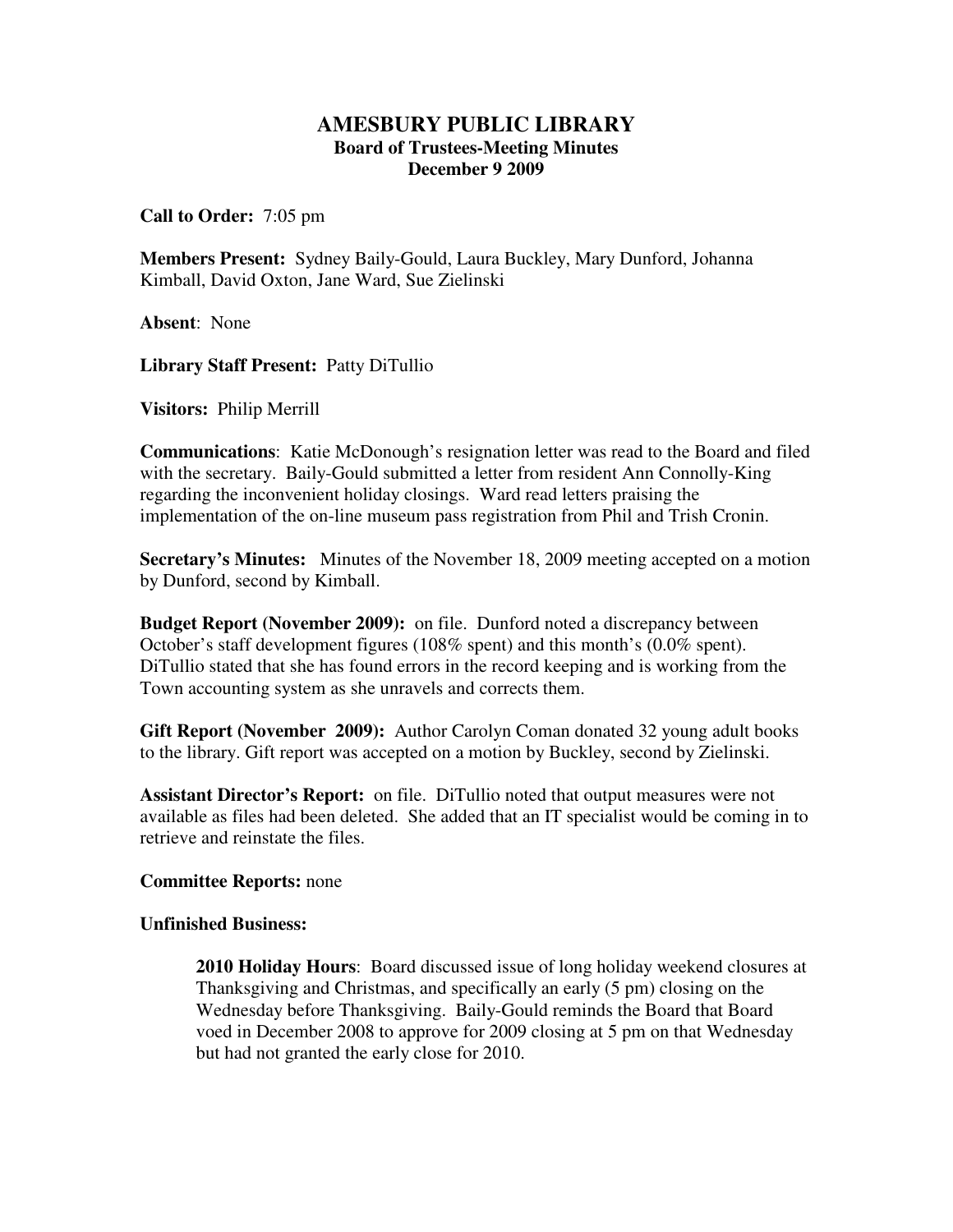Board members were agreeable to an early close but questioned staying closed through the Saturday after Thanksgiving. Town contracted hours were discussed. DiTullio agreed it would be good to re-open on that Saturday, but that past practice of closing may make it a challenge to change. Many ideas for making the change smoother were discussed. Buckley made a motion to amend the 2010 Holiday Hours to include an early close on Wednesday, November 26 and reopening on Saturday November 29. Ward seconded. Motion passed unanimously.

**Trustee Protocol for Trustee Orientation Packet:** Baily-Gould suggested adding a list of protocols (things a trustee can or cannot do) to the newly devised orientation binders. Buckley agreed it is important for new trustees to be aware of when it is appropriate to talk to staff and when it is not. She added that as union members, staff should bring up employment grievances to supervisors and not to trustees. Zielinski noted that trustees and staff can and should feel comfortable discussing operations type issues, as staff is the front line of service for the library.

**Mold Cleanup:** Baily-Gould told the Board that Servicemaster's scheduled cleanup had been delayed. DiTullio explained that weeding hadn't been done prior to McDonough's departure, She added that staff was now into the weeding but the volume of such was great and time-consuming. The Friends Book Shop volunteers had also not been informed of the need to clear their area prior to McDonough's departure so they hadn't started to vacate. DiTullio said she had tentatively rescheduled the cleanup for December 17.

She asked the Board for direction in the decision to close all or part of the library. She said one option is to close only the lower level, although that would mean only the one bathroom on the second floor would be open. Zielinski asked how long DiTullio thought the cleanup might take, and DiTullio said it would be an all-day project. After discussion, Board agreed the best course of action would be to close only the lower level of the library and lace a notice on the door for patrons alerting them to the inconvenience of the closed restrooms.

## **New Business:**

**Marc Lankin Fund:** DiTullio addressed concerns raised in last month's meeting about the gift fund money given in Marc's name to be dedicated to improving library technology. She explained first that the money is held in a town account rather than as a trust because it does not contain enough funds to be considered a trust. She then explained that it falls under the heading "Gift Account" but that Marc's money has a separate Town assigned tracking number within that fund.

Zielinski questioned spending decisions. DiTullio stated that the decision does not come before the Board because it is not a trust fund to be managed by trustees. She agreed, though, that the spending decisions should be brought to the